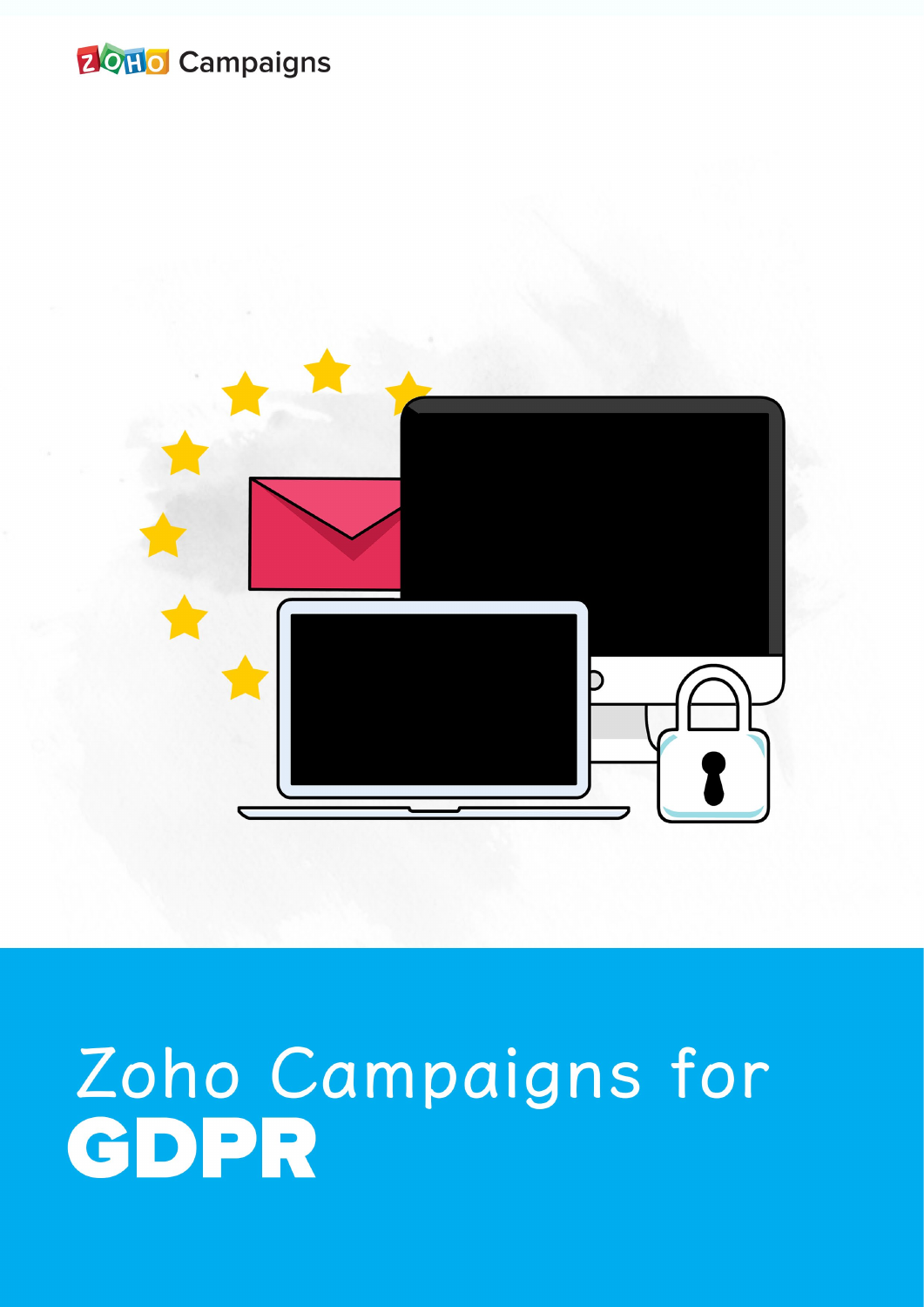## **THE Zoho Campaigns for GDPR**

As an email marketer, you would be aware about the GDPR (General Data Protection Regulation) of the EU (European Union) to safeguard the personal data of EU residents. In this handbook, we'll walk you through the different facets of Zoho Campaigns and what it has in store for GDPR compliance.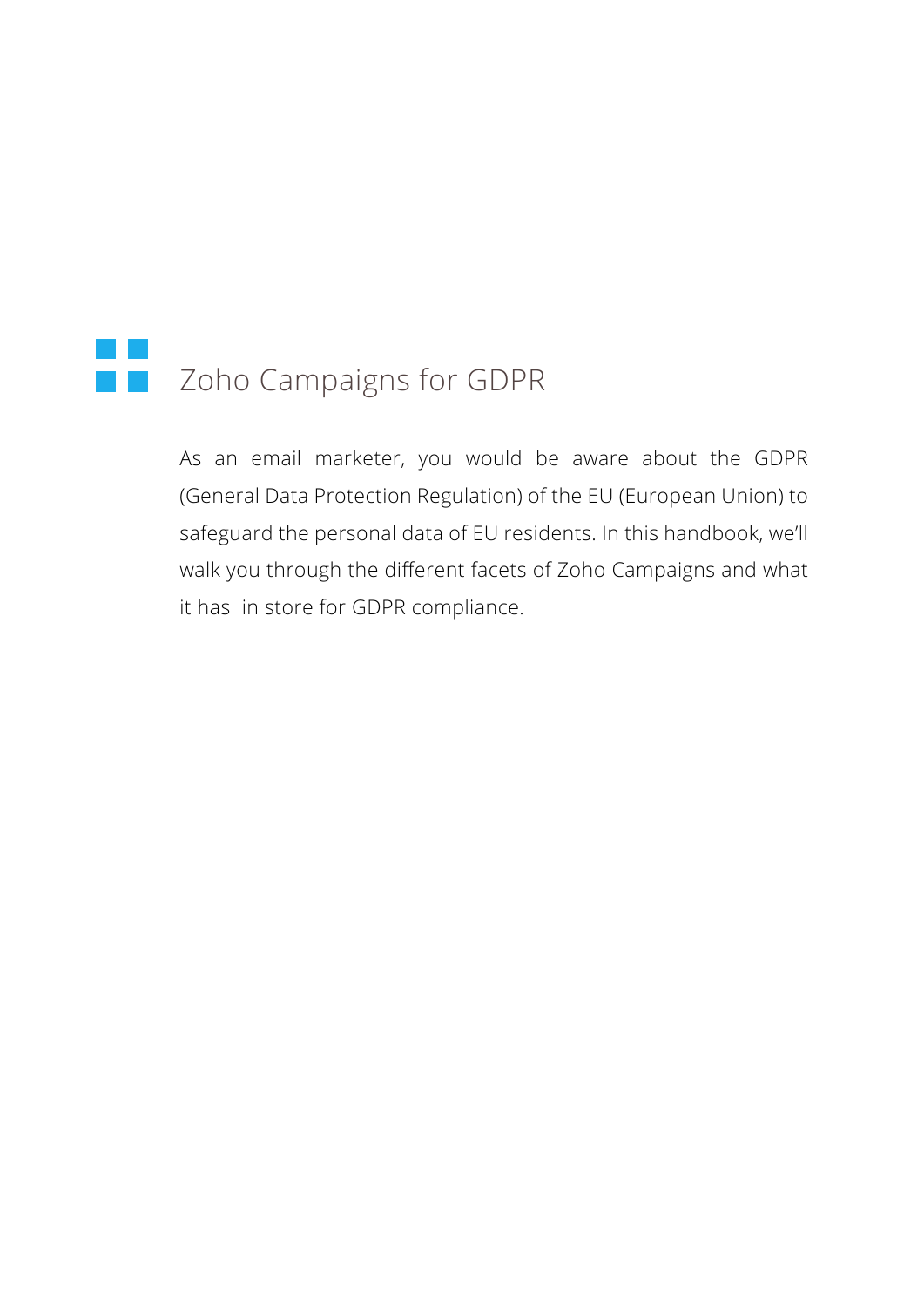## Table of content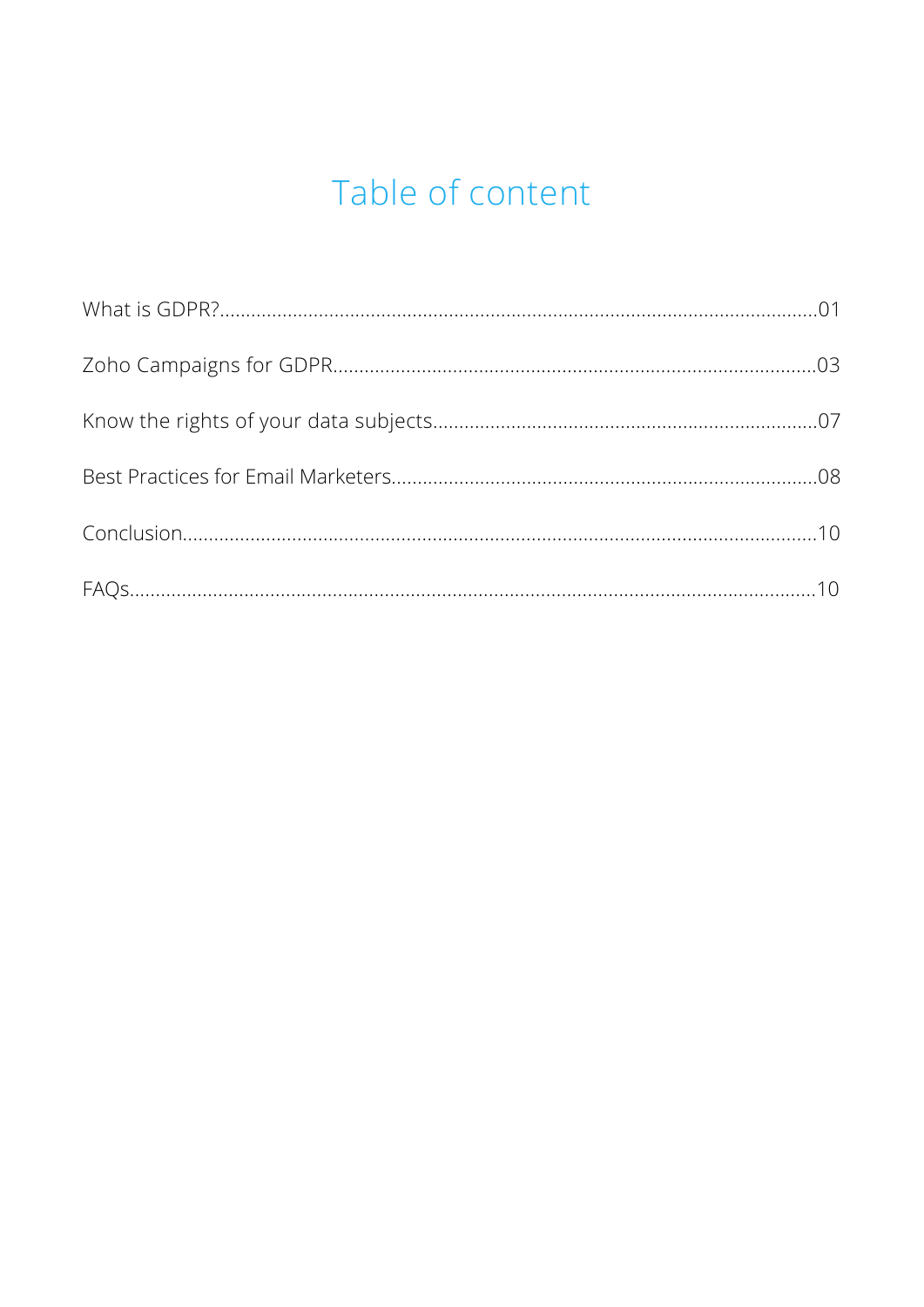## <span id="page-3-0"></span>What is GDPR?

Let's take a recap about GDPR before we explore what's in store for GDPR compliant email marketing.

#### GDPR

GDPR (General Data Protection Regulation) is the European Union's (EU) most awaited step to protect the fundamental right to privacy of EU citizens, effective from May 25, 2018. This regulation is applicable even beyond the borders of the EU. Any organization around the world (even US/other regions) that works with the personal data of EU citizens is now obliged to protect that data. Noncompliance with GDPR leads to costly consequences. It's a fine that can go up to as much as 20 million euros or 4% of the company's annual global turnover of the preceding financial year, whichever is higher.

Are you ready to be a GDPR compliant marketer? [Here's](https://www.zoho.com/campaigns/gdpr.html) how you can be. Check the link to take a look at the GDPR Checklist.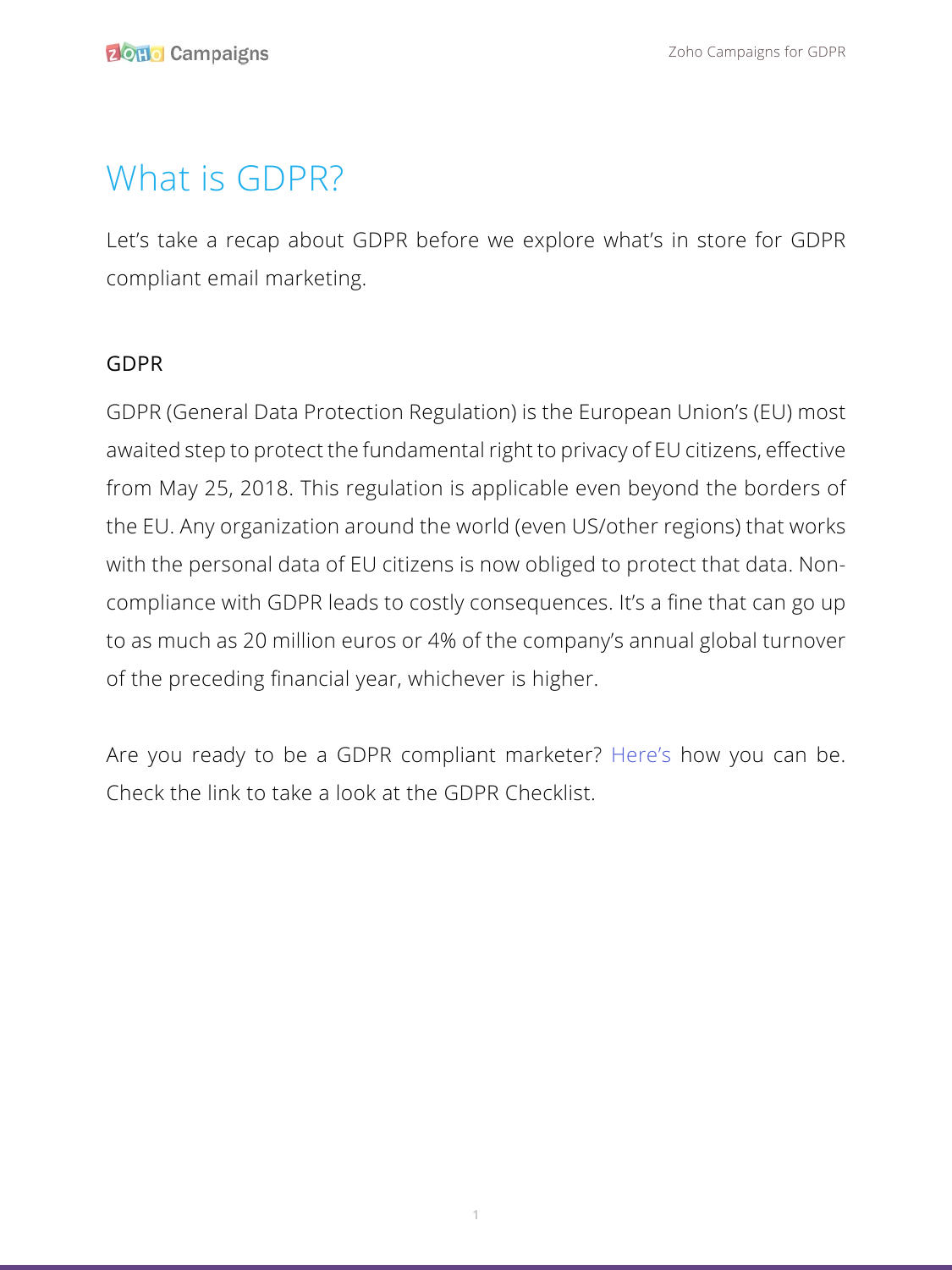### **Data Subject Rights**

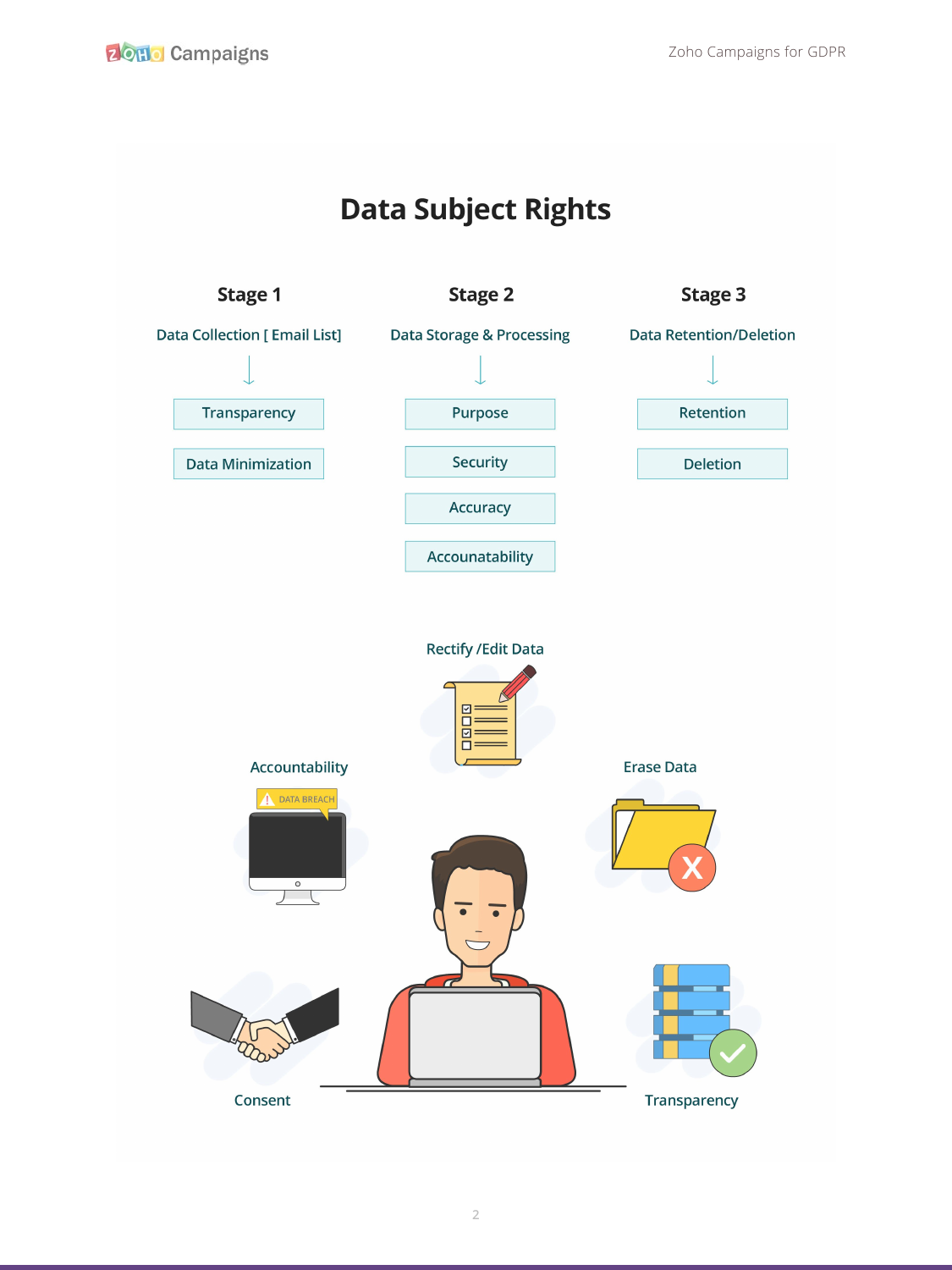## <span id="page-5-0"></span>Zoho Campaigns for GDPR

Zoho Campaigns, is completely compliant with the rules of the General Data Protection Regulation. At Zoho Campaigns, we have valued and honored the data privacy of our users right from the beginning. The following is the list of enhancements/features from Zoho Campaigns that empower marketers to quickly stay GDPR compliant. All the enhancements/features have been added to the present version of Zoho Campaigns. Click [here](https://www.zoho.com/campaigns/) to use them all.

#### **Consent**

The data subjects (email recipient) consent is the cornerstone of GDPR. Simply put, it's permission to do something or to make something happen.

In store:

Consent Management- Consent management helps you send emails exclusively to interested subscribers. This feature lets you have a clean mailing list by removing uninterested subscribers. There are five categories of subscribers in Consent Management under which they are categorized by their responses.

1. Opt-in Subscribers- Existing subscribers in your mailing list who've opted to receive newsletters.

2. Implied Subscribers- Users you have manually added or imported to your mailing list.

3. Expired Subscribers- The subscribers in your mailing lists who have not been contacted in the last six months.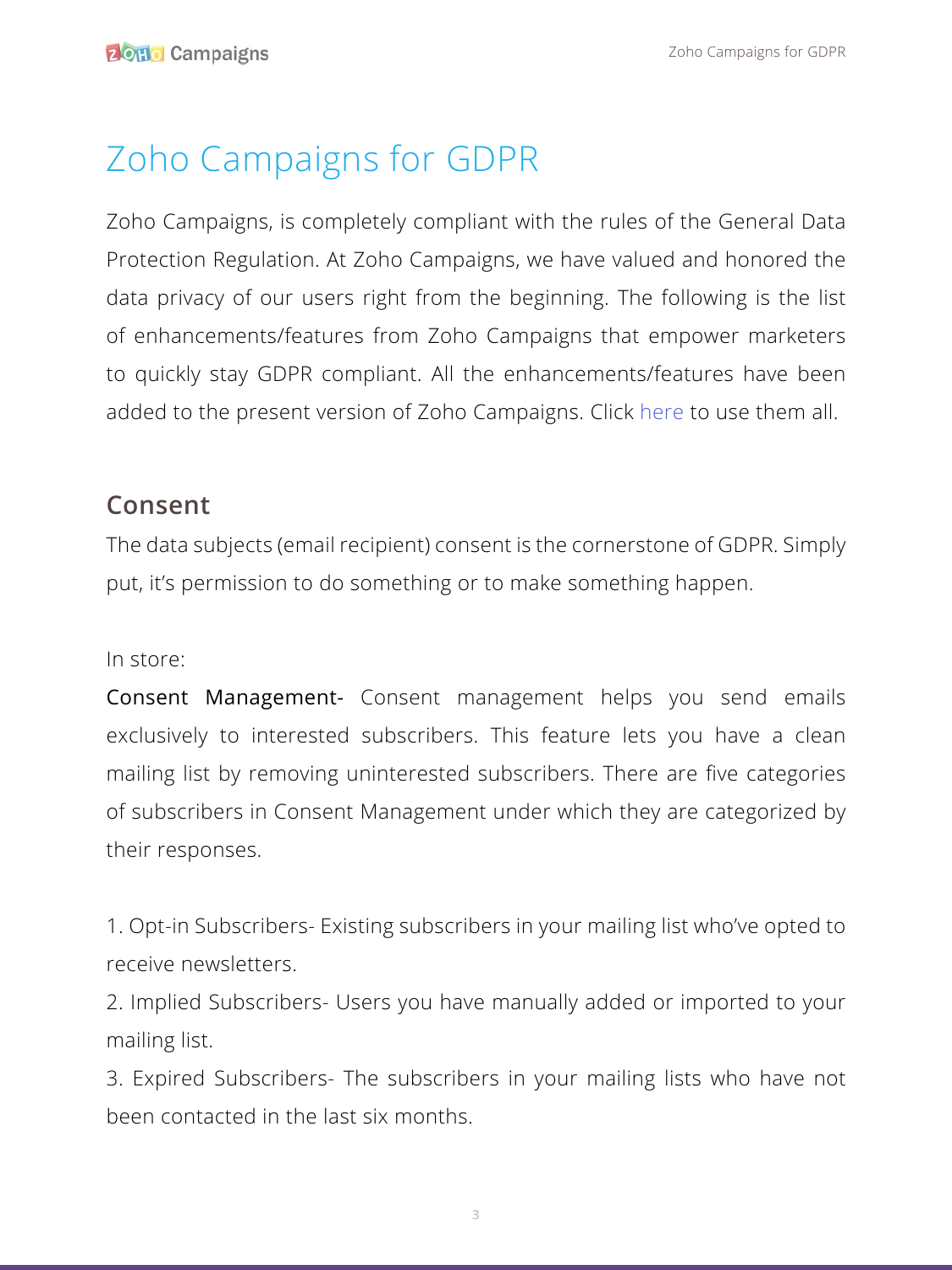#### **ZOHO** Campaigns

4. Expressed Subscribers- The subscribers who have given consent to receive newsletters.

5. Unresponsive subscribers- The subscribers who have not given consent to receive newsletters.

Deny option in confirmation emails- Upon submission of details through a sign-up form, a confirmation email is sent to the subscribers. Previously, they had the option to only confirm that they had submitted their data. Now, they have the option to deny if the data has been fed to the system without their knowledge.

#### **Transparency**

The GDPR puts an emphasis on transparency as well. Here are some of the best practices you should follow.

#### In Store:

Privacy policy in all sign-up forms/emails- A privacy note at the end of all sign-up forms/emails will now be present by default. This is to give subscribers reassurance about the confidentiality of their data.

Mandatory list description- With the high number of email newsletters they receive, subscribers are sure to forget the identity of some email senders. A mandatory list description will be present in all the emails you send out. You should mention how you know your subscribers (how they came to your list) while you create a mailing list.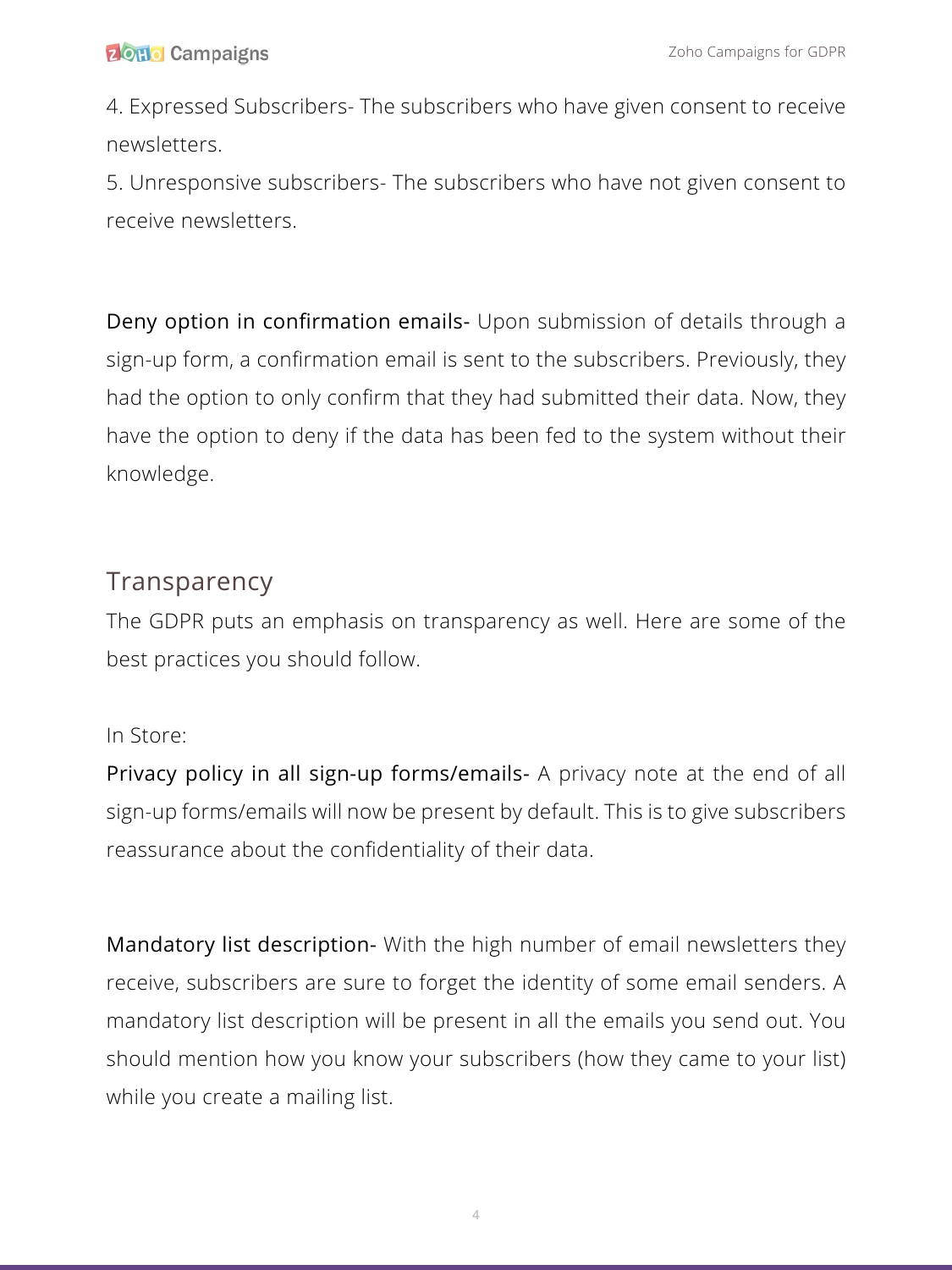Integration Information- When you integrate a service with Zoho Campaigns, you will be informed on what's going to happen post-integration . This is to let you have a clearer picture on what to expect from integrations that you initiate.

**Audit Log-** You can view and export the activity log of all the users of your organization. This helps enhance transparency within the organization.

#### Data Security

Data in any form and shape should be securely handled. Data security is one of the vital facets of GDPR. Here's Zoho Campaigns' take on the security of data.

#### In Store:

Custom field encryption-In Zoho Campaigns, you create custom fields to suit your needs. We've even made it possible to encrypt custom created fields. Post encryption, access to custom fields data is severely restricted, ensuring that it is safe and secure.

Password protected data export- You can now export your data in such a way that no one else can access it. The data exported from Zoho Campaigns is password protected.

Data center movement- You will be notified if your data is subjected to a cross border movement from one data center to another.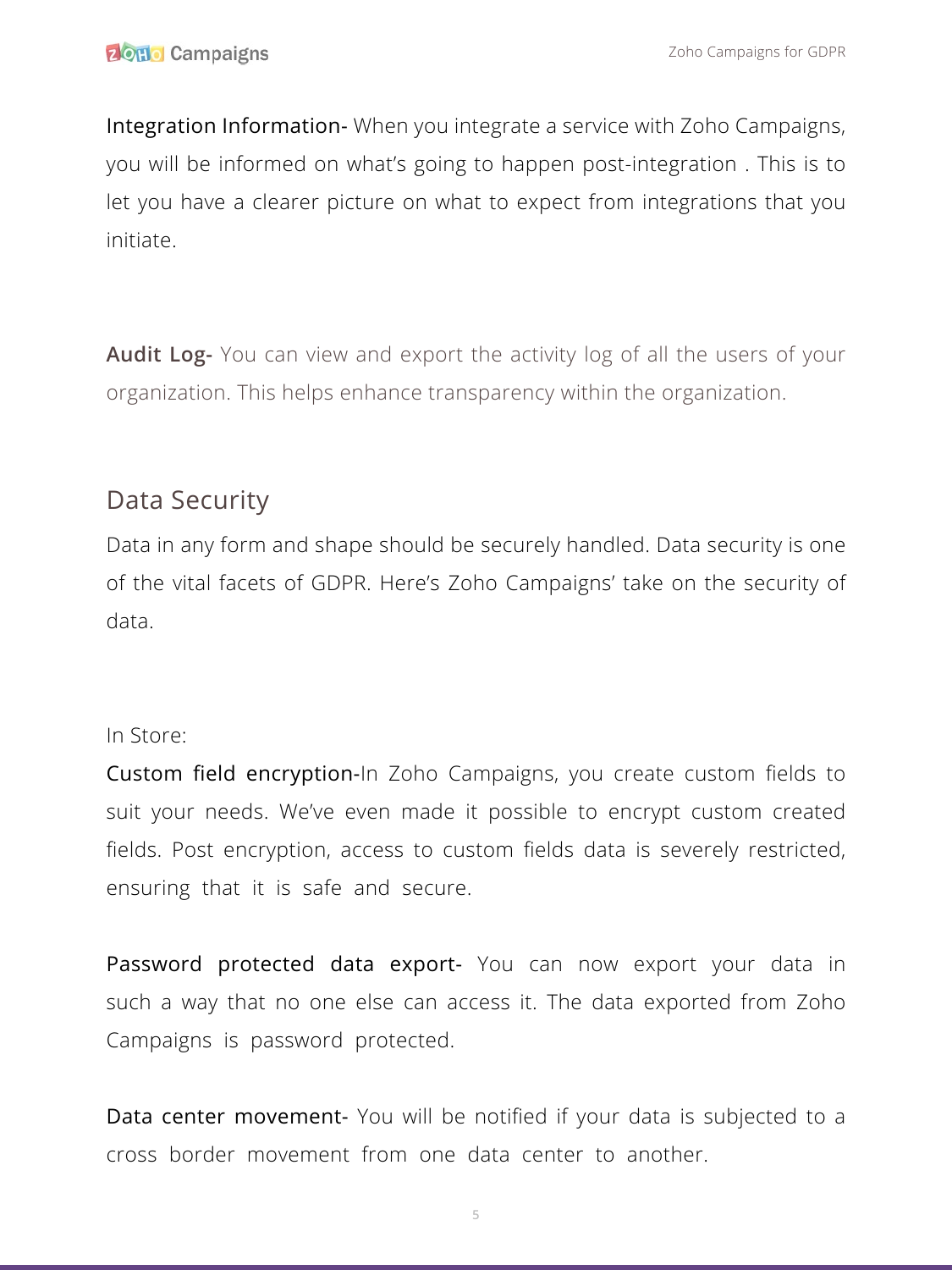#### <span id="page-8-0"></span>Data Rectification

Rectification of data helps subscribers update the data whenever there's a need.

In Store:

Update Profile- Change is inevitable and when it comes to data, changes are frequent. Subscribers can update or edit their data in the Update Profile section.

#### Data Retention and Deletion

#### Retention

In Store:

One-click Unsubscribe- With a single click, subscribers can unsubscribe and remove themselves from mailing lists without having to reconfirm their unsubscription.

#### **Deletion**

In Store:

Erasure Options- If a subscriber wants their data to be erased, they have the option to remove it. We honor this request and no longer hold the concerned subscriber data.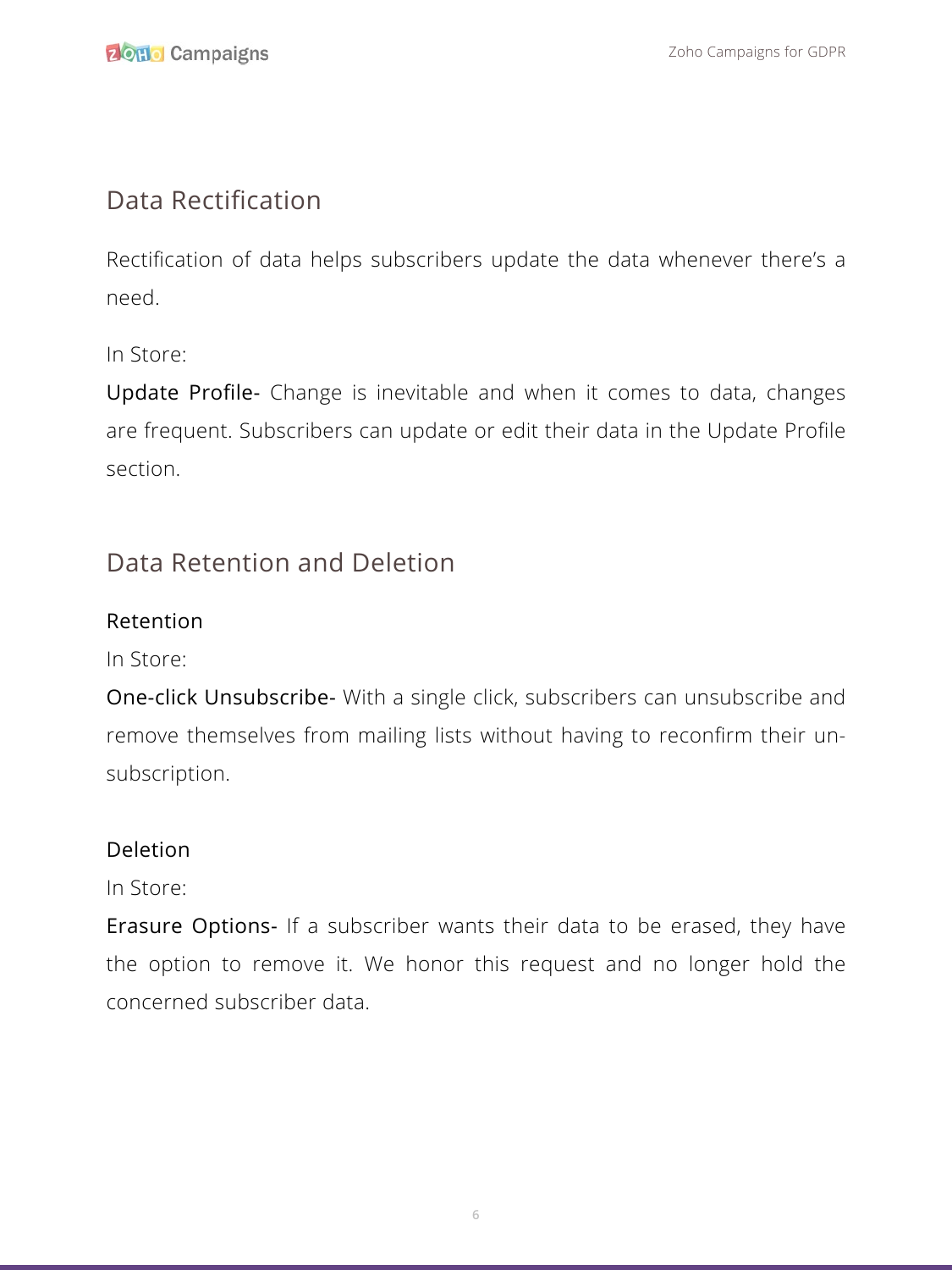## Know the rights of your data subjects

Framing and implementing a regulation like GDPR is a mammoth task. The sole reason behind it is to empower the data subjects, aka email subscribers. They have rights that could be exercised at any point of time. Let's look at their rights through the eyes of an email marketer.

#### Obtaining Express Consent

If you are adding a subscriber email to your mailing list, you are supposed to obtain clear and unambiguous consent from the subscriber. On top of this, you are required to stay transparent about subscriber data.

That is, let the subscribers know what you do with their data. Apart from this, remember to get consent only from those who are capable of making individual choices. You should be sure to apply these change to your existing subscribers before GDPR comes into action on the 25th of May, 2018.

#### Right to Access

The subscribers have the right to get the confirmation stating that their data is used only for the purpose it was collected for. A copy of subscriber data will be given to them in an electronic format.

#### Right to Rectification

This is the right that enables the subscribers to edit/rectify their data whenever there's a need. The path to edit/rectify their data should be as simple as possible.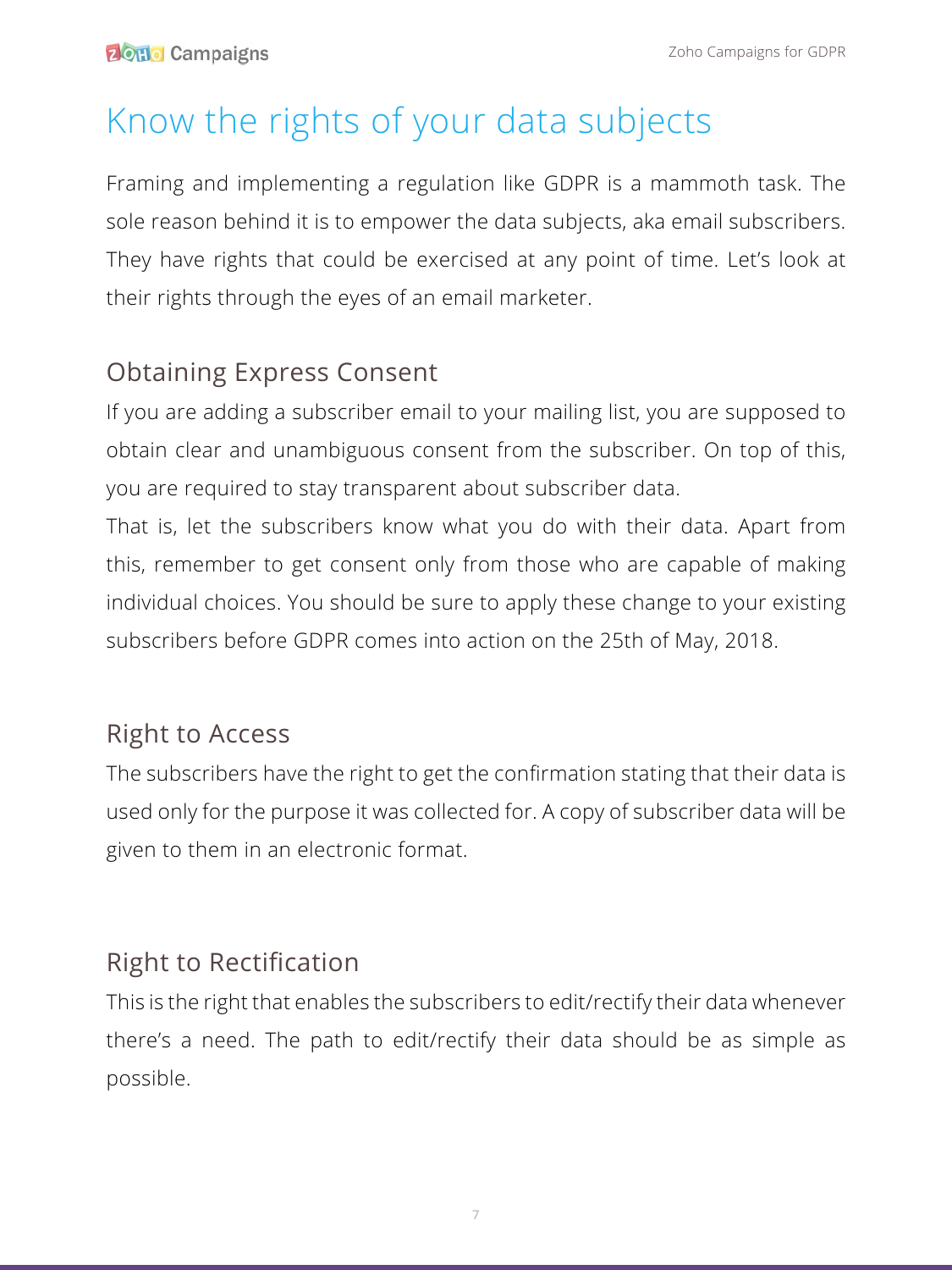#### <span id="page-10-0"></span>Right to Erasure

Subscribers have the right to instruct you to erase any of their data that they do not want you to have access to. This includes all the data sources and probable back-ups too.

#### Breach Notification

During instances of data breach, data processors and data controllers are to be informed immediately.

## Best practices for Email Marketers

GDPR impacts email marketing in a significant way. Here are some of the recommended practices to stay compliant.



#### **Role of Marketers**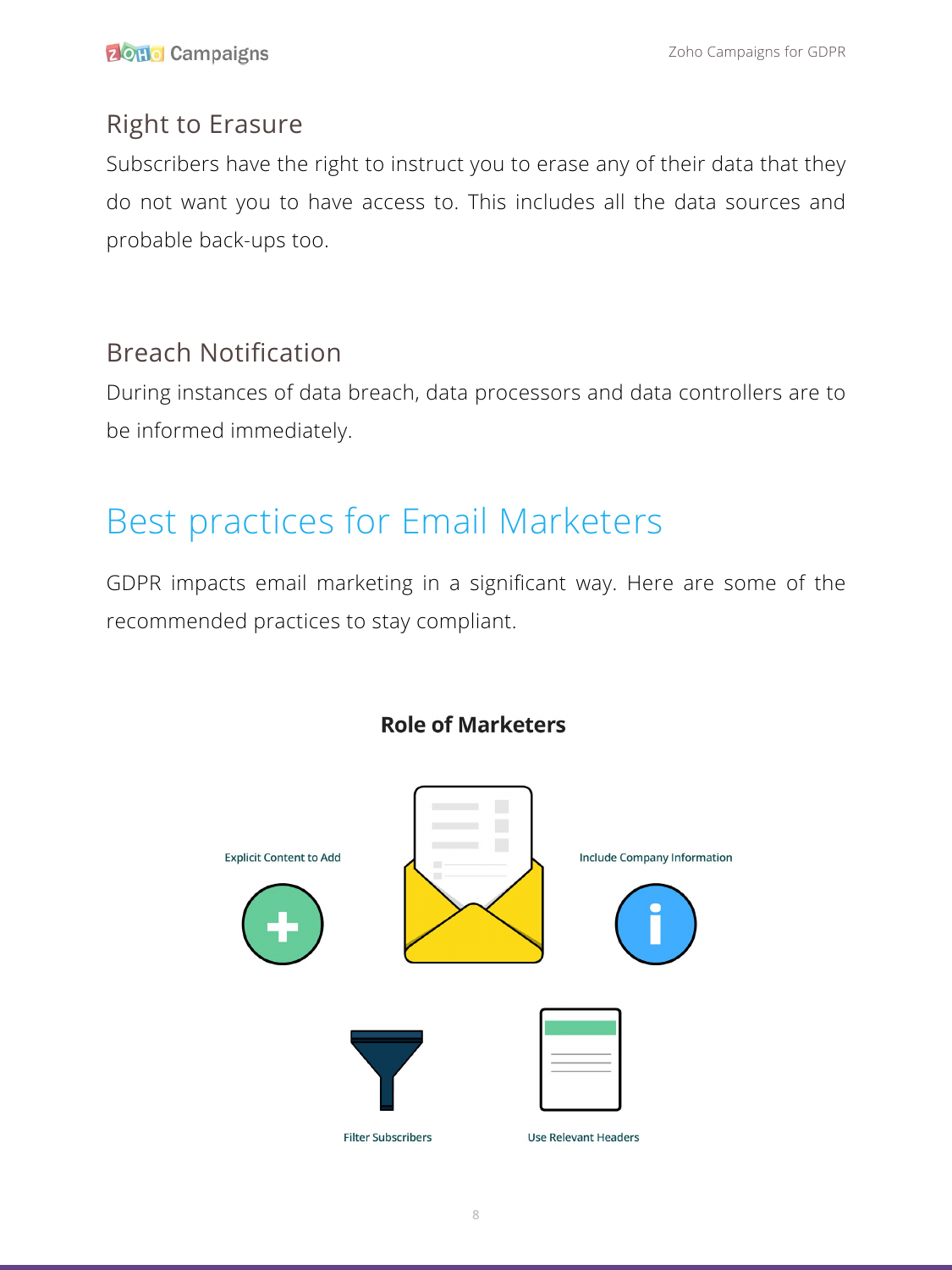#### **Filtration**

Remove subscribers that are no longer active or send out a consent email to reconfirm their status. If you don't receive appropriate responses from subscribers about their consent, move them to the do-not-mail registry. This will purge irrelevant subscribers' information and raise the quality of your mailing lists.

#### Clear and Explicit Permission

In email marketing, the permission to send out marketing emails to a user should be expressly conveyed (Eg. "I would like to receive emails from this organization").

This is the basic and most important step to comply with. It's recommended to send your product/organization email newsletters only to those who agreed to receive it. It's also really important to let subscribers know before you add them to your mailing list. Reconfirmations keep you on the safe side.

#### Avoid Misleading Headers

Every email user receives thousands of emails in a month. It's easy for a user to mistake one email for another. As marketers, it's important to send out emails with relevant email headers. The header and content should match without any ambiguity. If a user notices emails with misleading headers, there are chances for repercussions that could've been easily avoided.

#### Include Company Information

We only trust people whose identities we know. This applies to an organization too. The digital era is a time where identity is considered to be an important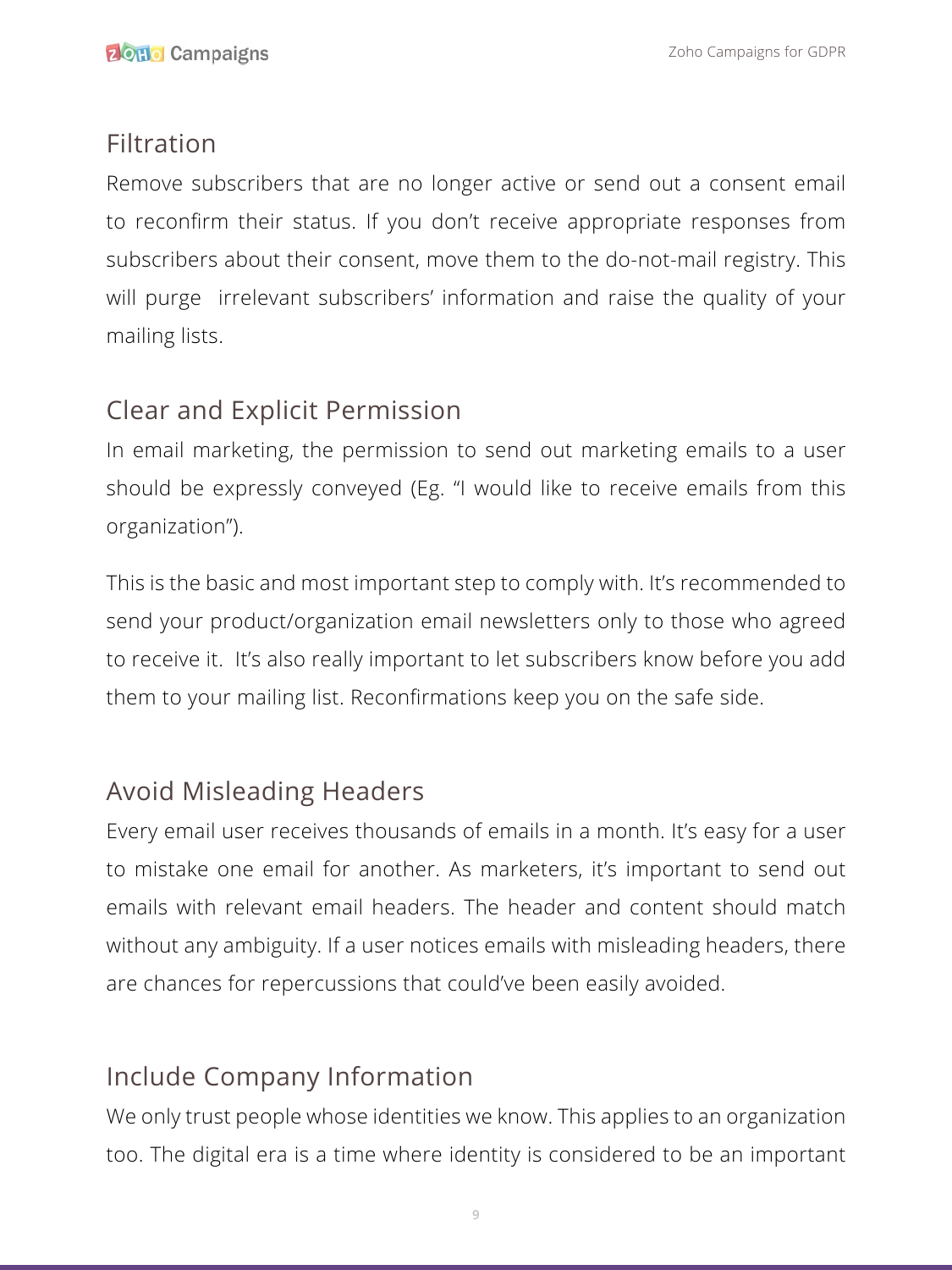<span id="page-12-0"></span>asset. Publish your company information and identity in the footer of your emails in a highly visible way. This visibility increases your legitimacy among your recipients.

#### Visibility of Opt-out (Unsubscribe)

A recipient has got the choice to unsubscribe from your emails whenever they feel like it. Your duty is to make the process of opting-out (unsubscribing) easier for them. Make sure to include an unsubscribe button that catches the reader's eye without much effort and does the job in a single click.

## Conclusion

Guidelines like the GDPR will refine the way we work. Adherence to guidelines doesn't happen overnight. It takes a lot of preparation to be compliant with the new set of guidelines that are designed to break bad habits and put something better in their place. Data security is about to match the speed of business in the digital era. GDPR is coming into effect May 25,2018, and we hope this help get you ready. Happy email marketing!

## FAQs

#### 1) What is the GDPR?

The GDPR (General Data Protection Regulation) is the European Union's (EU) monumental step to protect the fundamental right to privacy of EU citizens.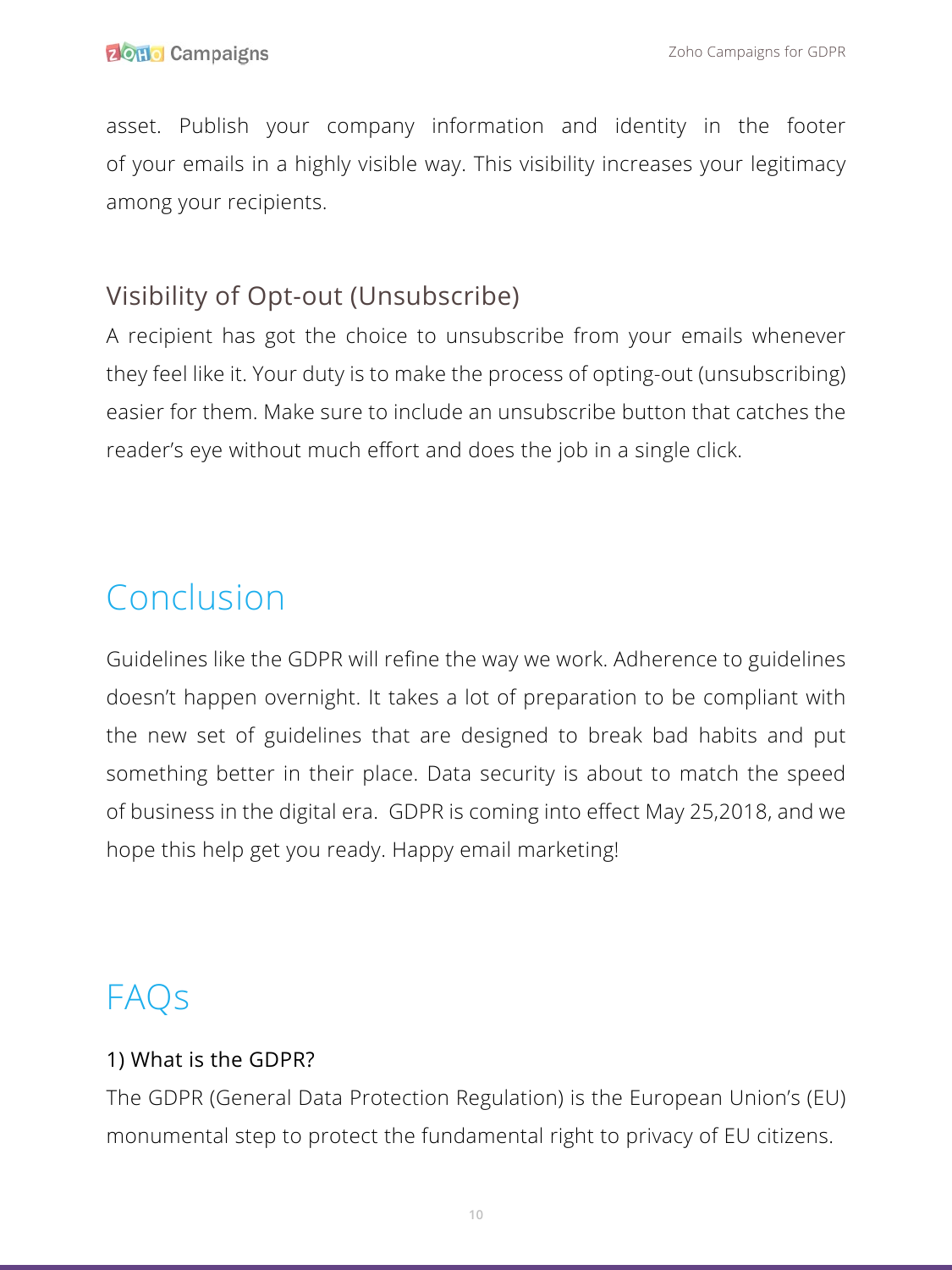#### 2) When will the GDPR come into effect?

It is effective from May 25, 2018.

#### 3) Who will be affected by GDPR?

Any organization around the world that works with the personal data of EU citizens is now obliged to protect the data.

#### 4) What constitutes personal data?

Personal data means any information relating to an identified or identifiable natural person ('data subject'); an identifiable natural person is one who can be identified, directly or indirectly, in particular by reference to an identifier such as a name, an identification number, location data, an online identifier, or to one or more factors specific to the physical, physiological, genetic, mental, economic, cultural, or social identity of that natural person.

#### 5) What's the difference between data controllers and data processors?

Data Controller- A data controller can be a person or a body with the authority to determine the purposes and means of processing personal data. As a Zoho Campaigns user, you would feed in all you data and Zoho Campaigns acts as the controller of your data. Your data consists of your personal and business information.

Data Processor- A data processor is the entity that processes the data on behalf of the controller or under controller's instruction. The controller and processor can be one entity as well. Zoho Campaigns acts as the processor while handling the data related to your subscribers.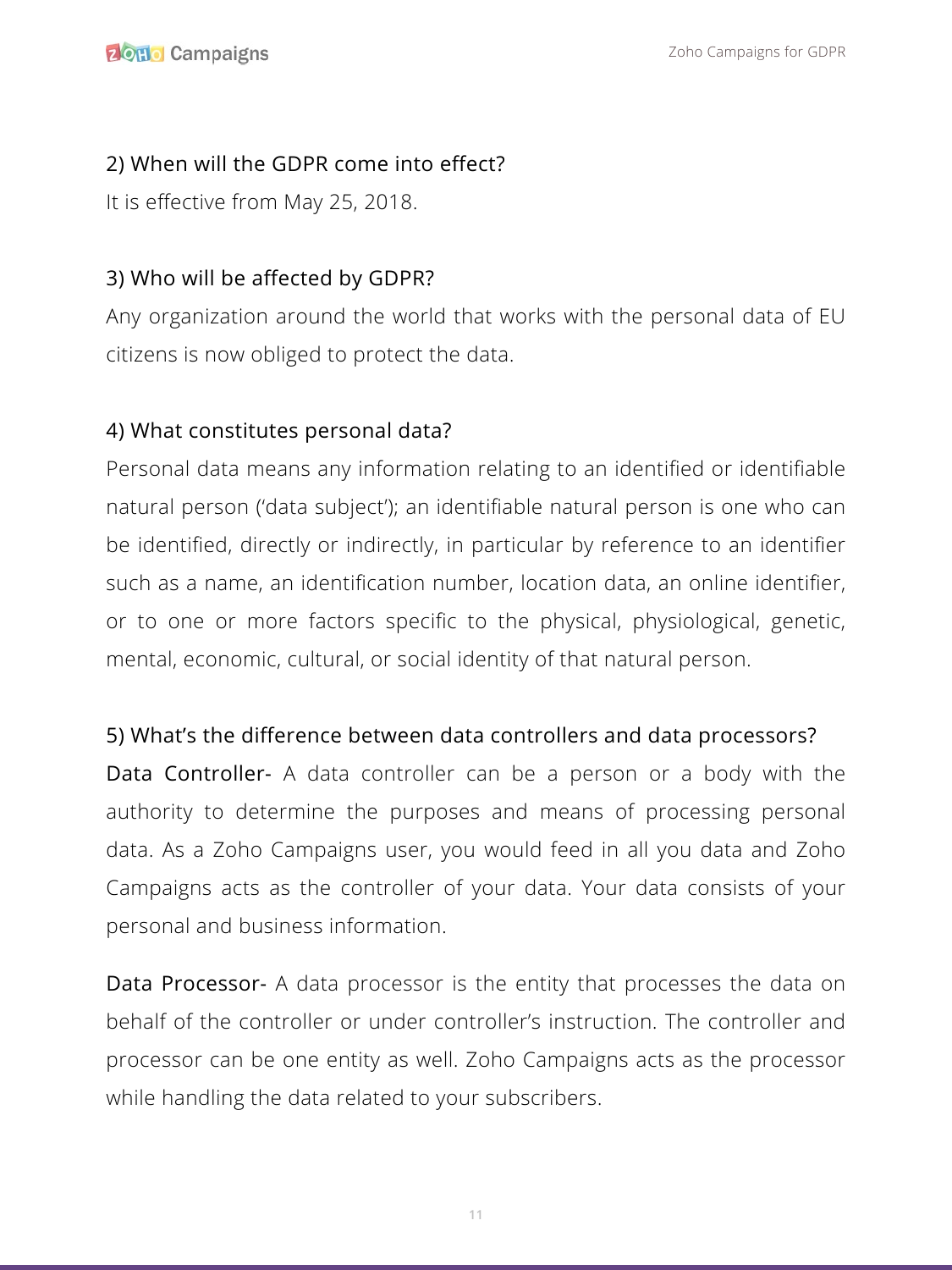#### 6) What's GDPR's stance on offline opt-ins?

GDPR requires clear and explicit consent from data subjects, be it online opt-ins or offline opt-ins from events and roadshows.Double opt-in is the standard recommendation.

#### 7) What will happen if you are not compliant with GDPR?

Non-compliance with GDPR leads to costly consequences. It's a fine that can go up to as much as 20 million euros or 4% of the company's annual global turnover of the preceding financial year, whichever is higher.

#### 8) What rights will data subjects (individuals) have under GDPR?

Data subjects (individuals) have some important rights with the advent of GDPR. They are

- Right to Consent
- Right to Access
- Right to Rectification
- Right to be Forgotten/Erase data

#### 9) Is it applicable for data controllers from the UK?

Yes, it is applicable for every data controller who is handling the data of EU residents.

#### 10) Does the GDPR require the EU data to stay with the borders of the EU?

No, the GDPR does not require EU personal data to stay in the EU, nor does it place any new restrictions on transfers of personal data outside the EU.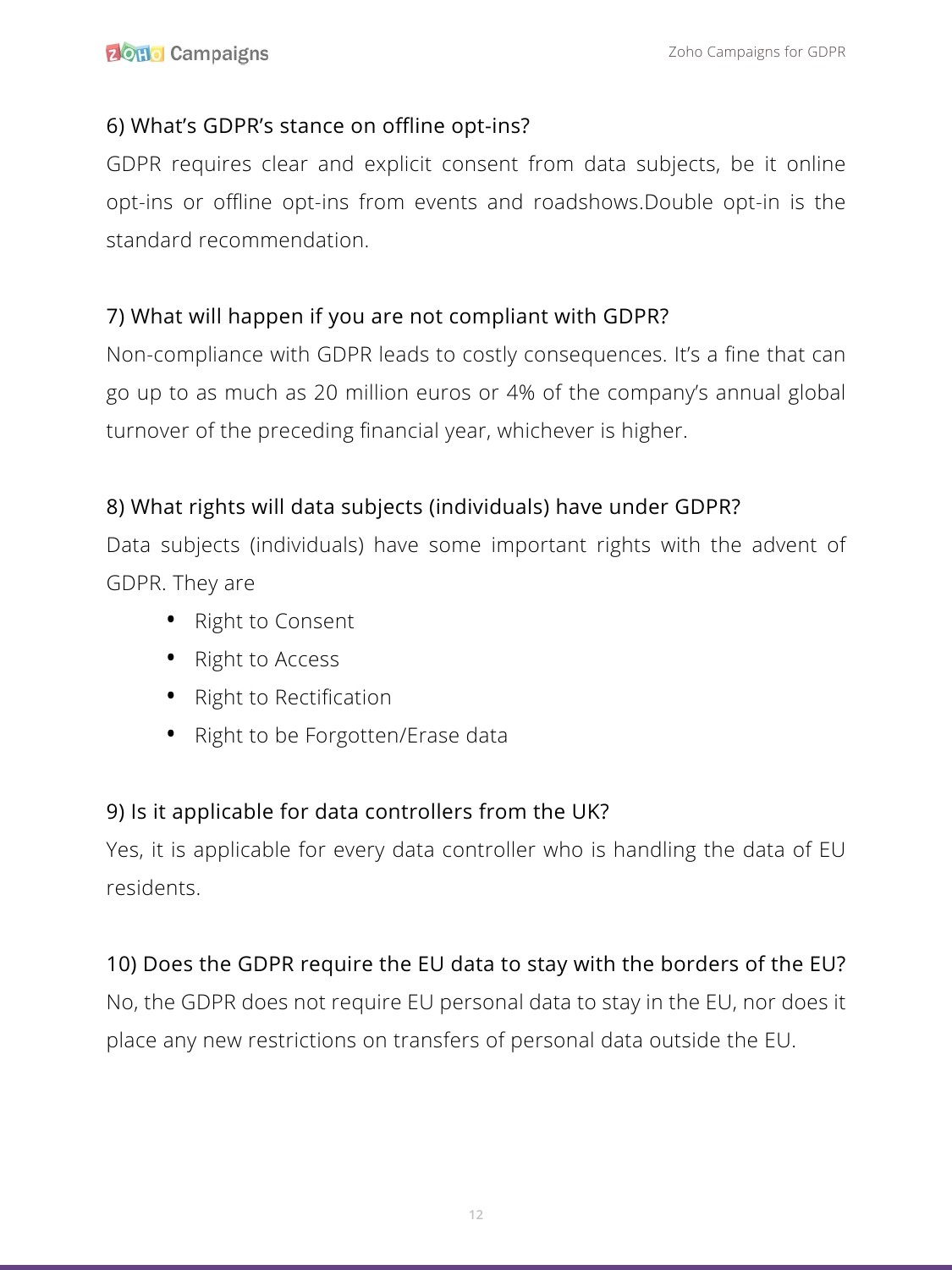#### 11) What are the benefits of GDPR?

GDPR is a good movement for both marketers and individuals. Some of the benefits are

- User empowerment
- Improved data security
- Improved data processing and storage

#### 12) What should marketers do to stay GDPR compliant?

Here's what marketers are recommended to do to stay GDPR compliant.

- Maintain filtered mailing lists
- Obtain clear and explicit permission
- Maintain plain and simple language while seeking consent
- Allow users to view their information in a readable format
- Let users conveniently export their data
- Allow for rectification of users' data
- Conduct periodic reviews to verify the veracity of the data
- Avoiding misleading email headers
- Promptly honor opt-out requests
- Only collect necessary and relevant data
- Preserve data in an encrypted format
- Don't hold unprocessed subscriber data
- Erase consented subscriber data if unused for more than 6 months (with consent)

#### 13) Is Zoho Campaigns GDPR compliant?

Yes, Zoho Campaigns is completely compliant with GDPR. We honor the right to data privacy and protection.